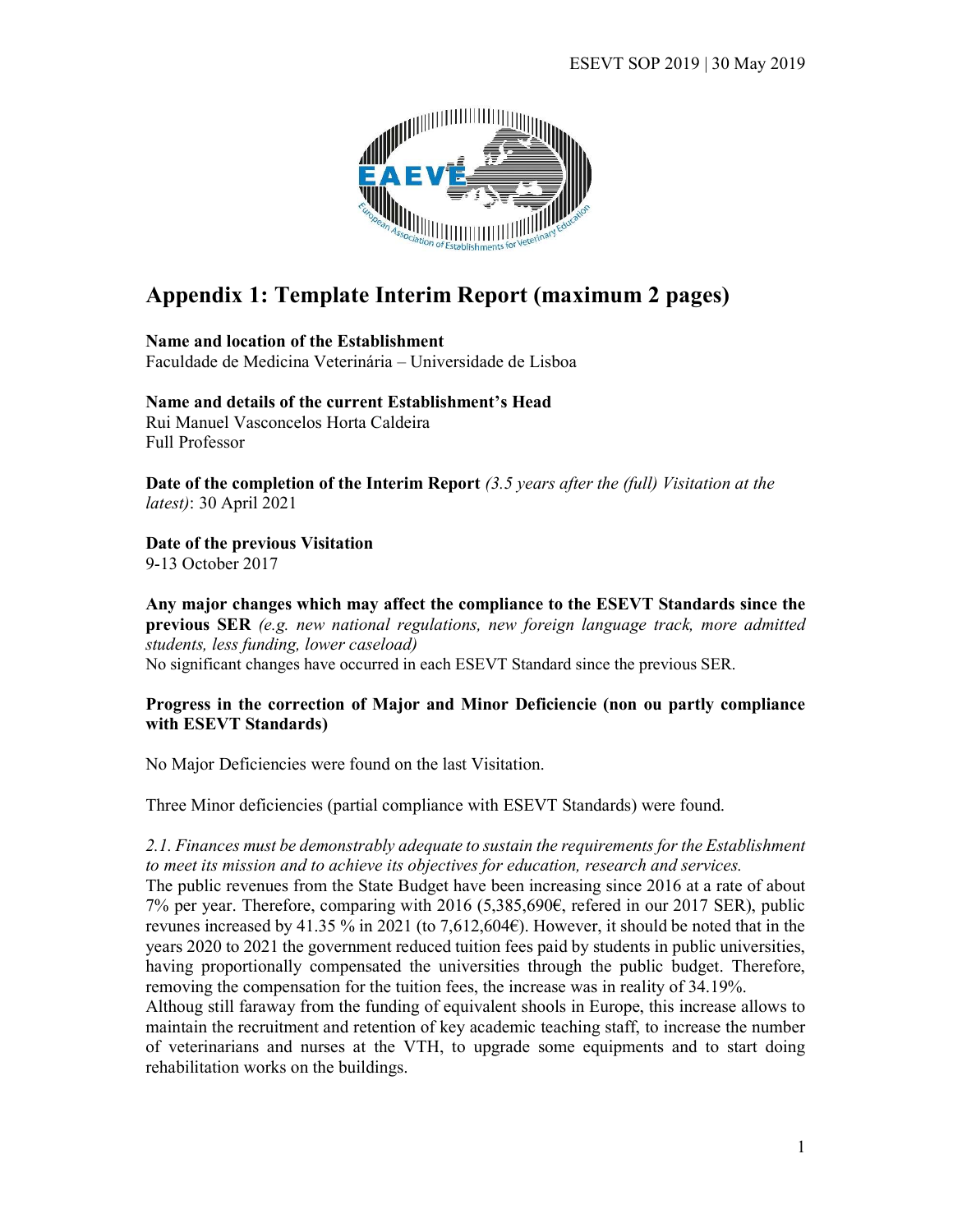4.2. The veterinary Establishment must have a clear strategy and programme for maintaining and upgrading its buildings and equipment.

As stated in our 2017 SER, the public budgets of the faculty (or the university) did not provide funds for the maintenance or rehabilitation of our facilities. Only the university through savings resulting from good management is able to find funds for this purpose, which are distributed between the 18 constituent units (of which FMV is one). The rectory is well aware of the accelerated deterioration of the faculty's facilities, mainly due to the very low quality of construction and materials used, water infiltrations and lack of general maintenance actions. A tender was launched for the project for the rehabilitation of the faculty buildings which ended in 2020. Work on this project began on March 1, 2021 and is expected to be completed after 120 days. From then on, sectorial tenders will be opened to carry out the rehabilitation works, starting with the most degraded areas and according to the availability of financial resources between the rectory and the faculty.

With regard to equipment, the gradual increase in the aforementioned public budget has allowed for a renewal of equipment, notably those of VTH, air conditioning, and classroom projectors. It should be noted that in 2020 FMV won an application for partial financing (40%) of the reinforcement of the VTH imaging center, which will allow in 2021 to acquire a magnetic resonance imaging equipment that will serve pets and horses and a new computed tomography scan only for horses, in addition to minimally invasive surgery equipment.

Also, the improvement of the grade of the faculty's research center (Interdisciplinary Center for Research in Animal Health) from Very Good to Excellent has made possible to increase its funding for research, of which  $600,000 \in \mathbb{R}$  for equipment stands out, already allowing acquiring a flow cytometer and being in progress the acquisition of a liquid chromatography-mass spectrometry (LC-MS) equipment and a Confocal microscope

9.3. Staff who participate in teaching must have received the relevant training and qualifications and must display competence and effective teaching skills in all relevant aspects of the curriculum that they teach, regardless of whether they are full or part time, residents, interns or other postgraduate students, adjuncts or off-campus contracted teachers.

The pedagogical training of teachers became mandatory from 6 June 2019 (Deliberation of the Pedagogical Council of 17/05/2019 and Order of the President of the Pedagogical Council of 6/06/2019). For full-time teachers and researchers, who have been hired for less than 6 years by FMV, a minimum of 12 hours of pedagogical training is required for each three-year performance evaluation. For those hired for more than 6 years on a full-time basis and for invited teachers, a minimum of 6 hours of pedagogical training is required for each three-year performance evaluation. Also veterinarians and nurses of the VTH must attend specific pedagogical training courses indicated by the Pedagogical Council with a minimum duration of 6 hours per three-year period. An increase in these training periods is under study and will be implemented later.

This pedagogical training has consisted mostly of actions organized by the Lifelong Training Center of the University of Lisbon, on teaching and assessment platforms (eg MOODLE, ZOOM, Mentimeter), teaching and assessment techniques, Active learning, Feedback in short videos, etc.

## Plans for the near future

The current study plan became operational in the academic year 2007-2008 and resulted from the adaptation to the Bologna process. From this moment onwards, coupled to the necessary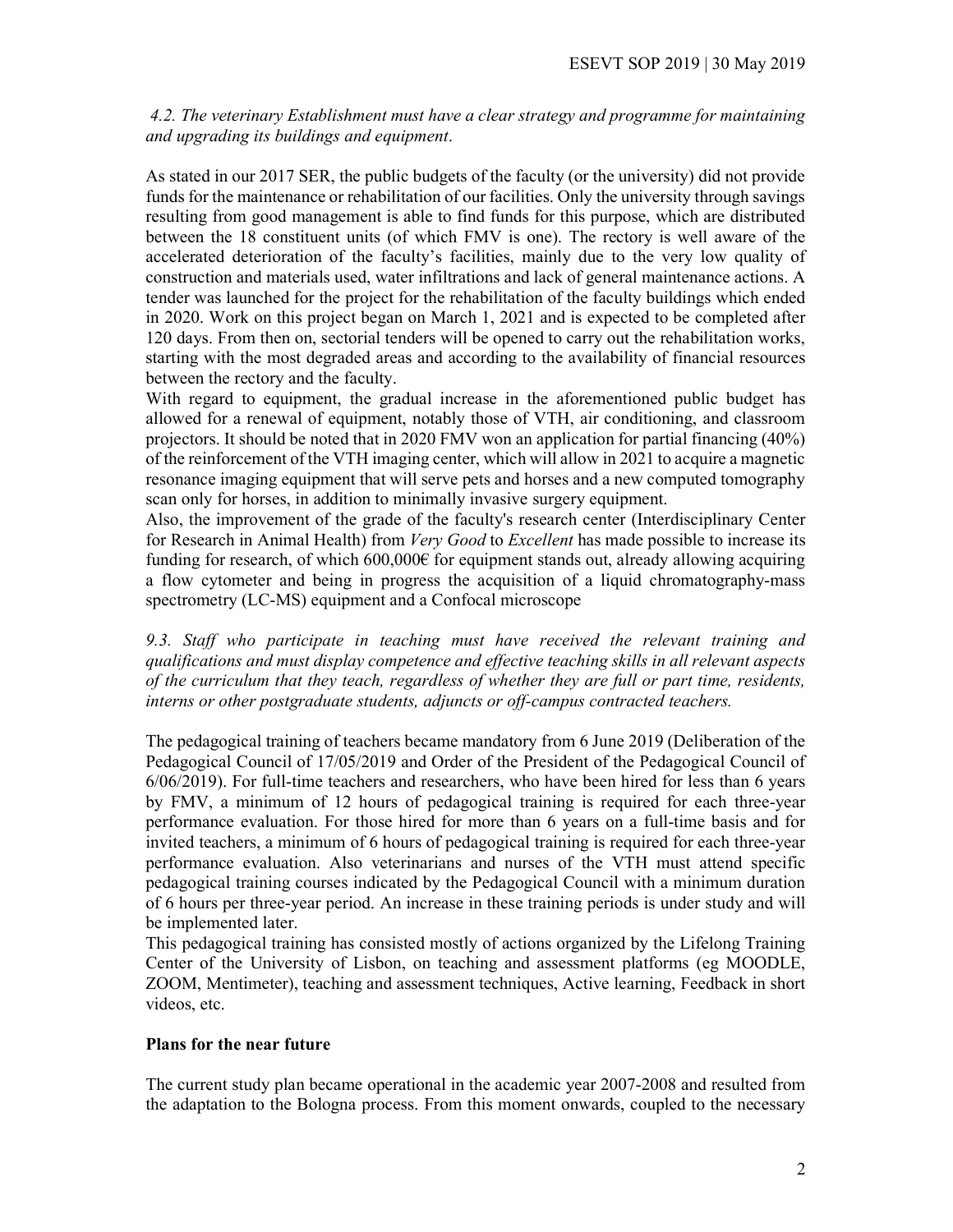update of the syllabus of the units of study, the cohort of optional units of study was amplified and diversified. Although FMV's study plan has not received criticisms on the last evaluations by the national acreditation agency (A3ES) and EAEVE, there were some interesting suggestions, also prompted by the FMV School Council, Advisory Council and Scientific Council, and from teachers and students. This justifies the need for regular reflection and updating, both of the syllabus and pedagogical methodologies, in the face of the potential of the new technologies and the need to introduce useful transversal themes for the professional activity of graduates.Therefore, in 2020 the Scientific Council initiated a process of curricular evaluation and revision. This process aims to adapt the veterinary sciences teaching for the future professional horizons, based on indicators provided by EU and national teaching (EAEVE, A3ES, ULisboa) and professional (FVE, OMV) institutions. The goal is to increase the frequency and quality of clinical training, maximize the potential of Pet, Equine and Livestock Teaching Hospitals, to promote a better integration of subjects, to introduce novel activity areas and soft skills, and reevaluate the pedagogic and student evaluation dynamics. It is expected that this process might be concluded and submitted for approval during 2022.

#### Comments on the ESEVT Indicators

In the set of ESEVT Indicators, it is noteworthy that the veterinary training of FMV complies well, or very well, for the most part, with only 4 indicators where the values are below the new minimum referred by EAEVE in 2021.

1.  $N^{\circ}$  of hours of clinical training. The value is 4.54% below the new minimal value of 2021. This indicator was in line with the minimal value in 2017 and has not been changed in the FMV. In view of the new value of ECOVE, FMV will provide an increase in this training in order to reach the ECOVE average value on the next years, through the review of the study plan mentioned above.

2. N° of companion animal patients seen extra-murally /  $n^{\circ}$  of students graduating annually. Since FMV has an internal abundant caseload of companion animals in its VTH, it does not provide external services in these animal species, avoiding dispersing its action and the inevitable time spent with these journeys. Therefore this indicator is largely compensated by the intramural equivalent.

3. N° of ruminant and pig patients seen intra-murally /  $n^{\circ}$  of students graduating annually. Very few animals are seen intra-murally because a) individual clinical work associated with Production Medicine is better performed at farms; b) farmers are not willing to let animals return to farm for biosecurity reasons; c) students should get acquainted and evaluate husbandry and management conditions, while conducting clinical examination, suggesting treatment or preventive measures; d) communication skills with farmers and farm workers are better developed in loco. Therefore, veterinary practice in food animals is mainly acquired extramurally in an ambulatory scenario, where students have an abundant caseload.

4. N° of PhD graduating annually /  $n^{\circ}$  of students graduating annually. The number of PhD graduates per year decrease as the result of the scarce offer of scholarships by Fundação para a Ciência e Tecnologia, the Portuguese public agency that supports science, technology and innovation, in all scientific domains, under responsibility of the Ministry for Science, Technology and Higher Education. One of the very positive consequences of the recent improvement of the faculty's research center (Interdisciplinary Center for Research in Animal Health) grade from *Very Good* to *Excellent* was the granting of 12 new scholarships, which certainly will improve this indicator in the near future.